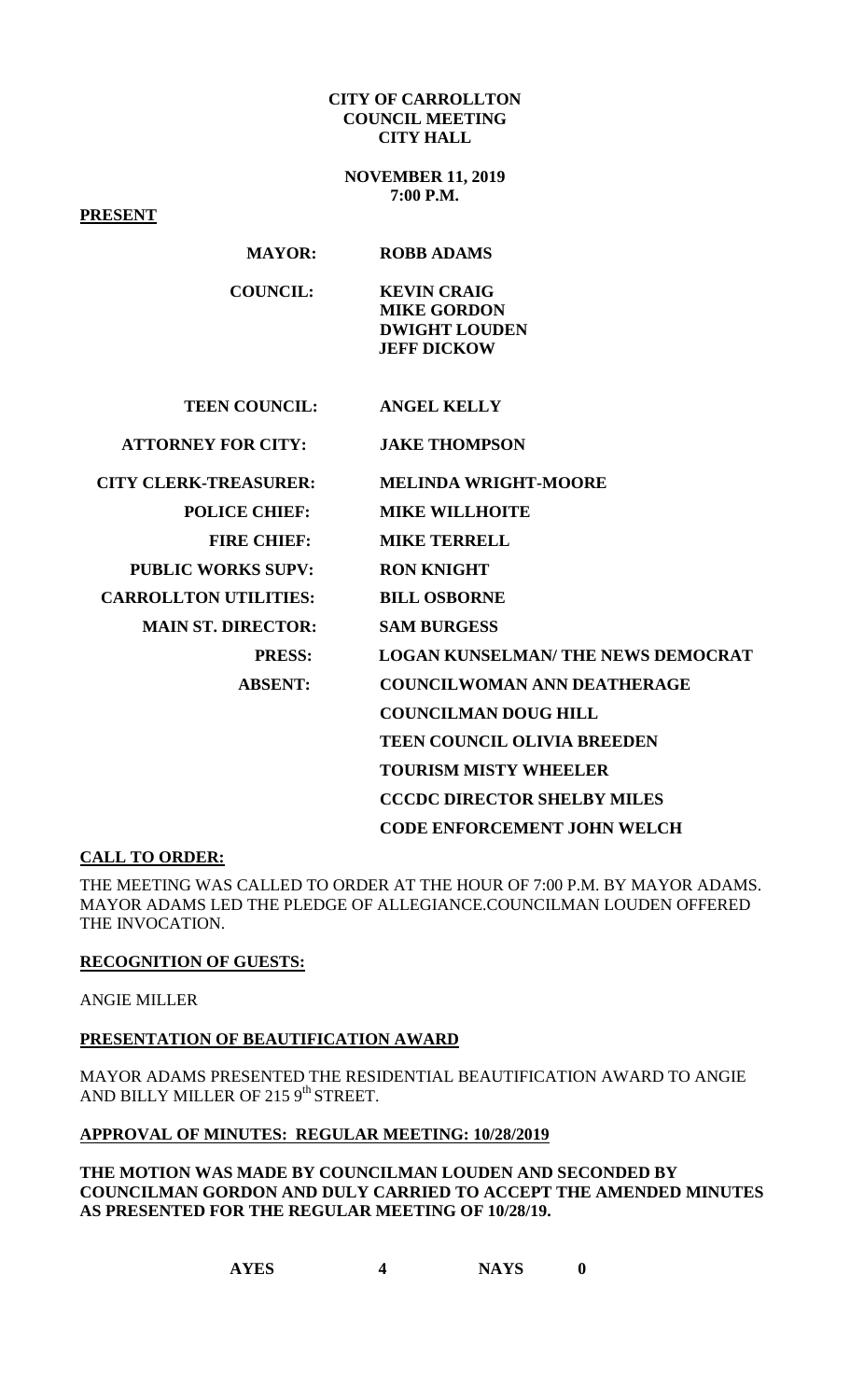# **DISCUSSION ON TREE REMOVAL AT THE HILLTOP CEMETERY**

MAYOR ADAMS SAID A YEAR AGO PIKE'S TREE CARE GAVE A QUOTE ON REMOVING 16 TREES AT THE HILLTOP CEMETERY. AT THE TIME COUNCIL DECIDED TO ONLY HAVE 4 OUT OF THE 16 TREES REMOVED. THE CEMETERY IS IN NEED OF HAVING 9 MORE TREES REMOVED DUE TO UNSAFE CONDITIONS. MAYOR ADAMS HAS A QUOTE FROM PIKE'S TREE CARE IN THE AMOUNT OF \$2,700 AND RECOMMENDS COUNCIL SHOULD ACCEPT THE QUOTE TO HAVE THE 9 TREES REMOVED.

## **THE MOTION WAS MADE BY COUNCILMAN CRAIG AND SECONDED BY COUNCILMAN DICKOW AND DULY CARRIED TO ACCEPT THE QUOTE OF \$2,700 FOR REMOVING 9 TREES AT THE HILLTOP CEMETERY FROM PIKE'S TREE CARE.**

**AYES 4 NAYS 0**

**UNFINISHED BUSINESS**

# **FOOD PANTRY DUMPSTERS**

MAYOR ADAMS SAID AT THE LAST MEETING HE RECOMMENDED TO COUNCIL THE CITY SHOULD HELP THE FOOD PANTRY OUT BY PAYING FOR DUMPSTERS. COUNCIL ASKED HOW THE COUNTY AND CARROLLTON UTILITIES ASSIST THE FOOD PANTRY. MAYOR ADAMS FOUND OUT THAT THE COUNTY ALLOCATES \$10,000 IN THEIR BUDGET EACH YEAR TO THE FOOD PANTRY AND CARROLLTON UTILITIES DOES NOT ALLOCATE ANY FUNDS. MAYOR ADAMS RECOMMENDS THAT COUNCIL SHOULD APPROVE THE CITY TO PAY FOR THE DUMPSTERS TOTALING \$625.80 FOR THE FOOD PANTRY .

#### **THE MOTION WAS MADE BY COUNCILMAN CRAIG AND SECONDED BY COUNCILMAN DICKOW AND DULY CARRIED TO APPROVE THE CITY TO PAY FOR THE DUMPSTERS TOTALING \$625.80 FOR THE FOOD PANTRY .**

**AYES 3 NAYS 1 (LOUDEN)**

# **BLACKTOPPING**

THE PAVERS WERE SUPPOSED TO BE HERE THIS WEEK BUT DUE TO THE WEATHER THEY WILL BE DELAYED.

# **NEW BUSINESS**

NOTHING TO REPORT.

# **DEPARTMENT REPORTS:**

**A. TEEN COUNCIL –** OLIVIA BREEDEN WAS NOT PRESENT. ANGEL KELLY SAID THE BOYS AND GIRLS BASKETBALL SEASON STARTS AT THE END OF THE MONTH.

**B. PUBLIC WORKS** – RON KNIGHT, PUBLIC WORKS SUPERVISOR, HAD NOTHING TO REPORT.

**C. UTILITIES –** BILL OSBORNE, UTILITIES SUPERVISOR, SAID CREWS ARE BACK TO WORK ON THE SEWER LIFT STATION IN QUINN ACRES SUBDIVISION. WHILE REPAIRING A LEAK AT THE WATER MAIN BREAK AT FISHER A VALVE BROKE AND DECIDED TO GO AHEAD AND REPLACE A SECTION OF GALVANIZED MAIN ALONG PARK AVE. A NEW GAS SERVICE WAS INSTALLED AT A CONCRETE PLANT ON HIGHWAY 36. CARROLLTON UTILITIES WILL BE INSTALLING MASTER METERS ON HIGHWAY 36 AND 42. CARROLLTON UTILITIES IS WORKING ON SELECTING AN ENGINEER FOR THE 20/20 GAS PROJECT.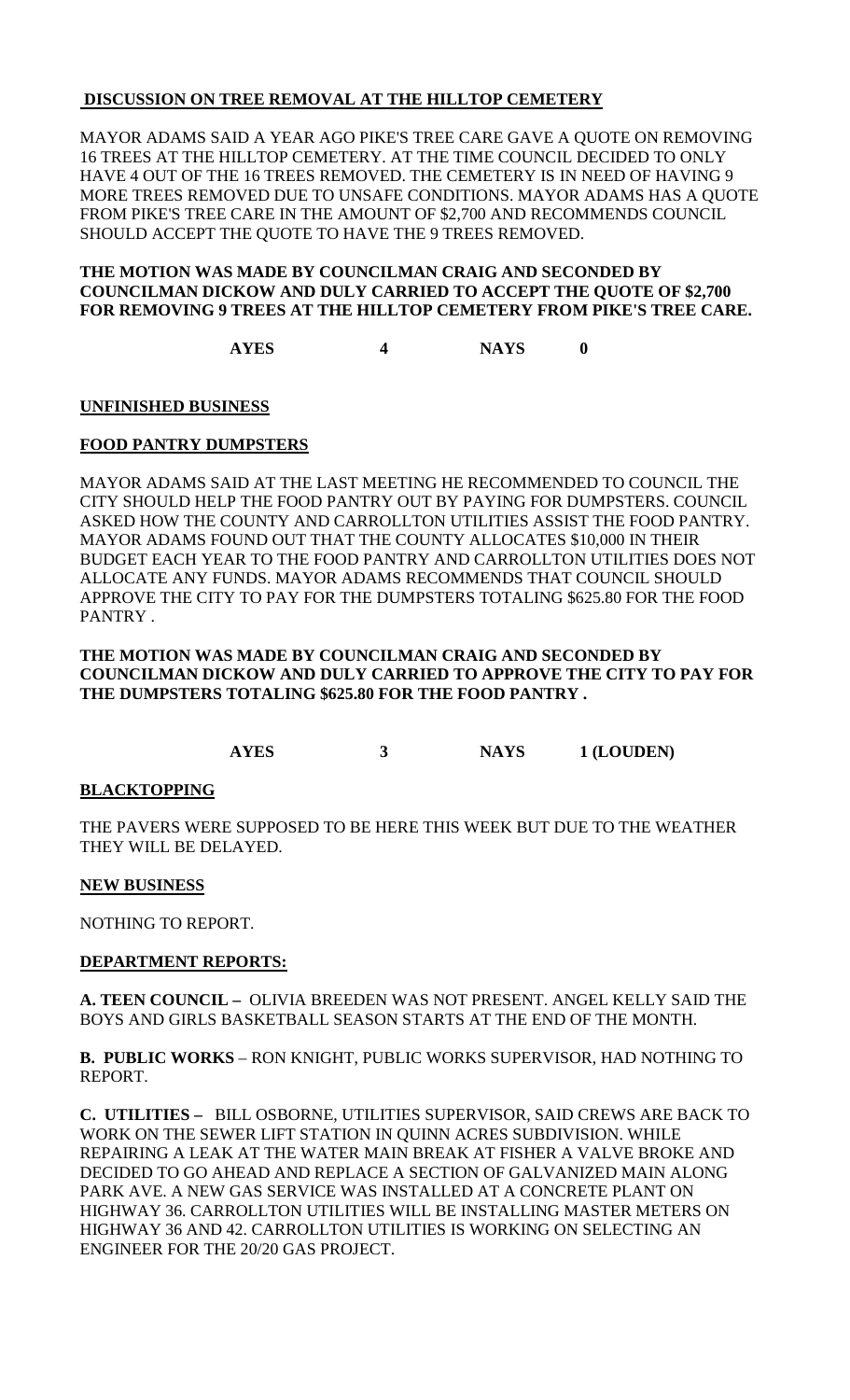# **RESOLUTION #2019-18: AUTHORIZING MAYOR TO SIGN THE GRANT APPLICATION AND NECESSARY ASSURANCE REQUIRED BY EDA FOR THE FILING OF THE GRANT**

ATTORNEY FOR THE CITY, JAKE THOMPSON, READ THE RESOLUTION.

**THE MOTION WAS MADE BY COUNCILMAN LOUDEN AND SECONDED BY COUNCILMAN GORDON AND DULY CARRIED TO ADOPT RESOLUTION #2019-18: AUTHORIZING MAYOR TO SIGN THE GRANT APPLICATION AND NECESSARY ASSURANCE REQUIRED BY EDA FOR THE FILING OF THE GRANT.**

**AYES 4 NAYS 0**

**D. CCCDC –** SHELBY MILES, CCCDC DIRECTOR, WAS NOT PRESENT.

**E. TOURISM –** MISTY WHEELER, TOURISM DIRECTOR, WAS NOT PRESENT.

**F. POLICE DEPARTMENT –** MIKE WILLHOITE, POLICE CHIEF, SAID THIS IS THE 19<sup>th</sup> YEAR FOR SHOP WITH A COP. THE EVENT THIS YEAR IS ON DECEMBER 19<sup>th</sup> AND THE POLICE DEPARTMENT PLANS ON TAKING 50 CHILDREN SHOPPING. DANIEL ROSE IS BACK TO WORK. SCOUTING FOR FOOD IS SATURDAY NOVEMBER 16<sup>th</sup> AND 23<sup>rd</sup>.

**G. FIRE DEPARTMENT –** MIKE TERRELL, FIRE CHIEF, SAID LAST MONTH THE FIRE DEPARTMENT HAD 4 MINOR STRUCTURE FIRES. THE FIRE DEPARTMENT HANDED OUT HALLOWEEN CANDY AND HAD SEVERAL TRICK-OR-TREATERS.

**H. CODE ENFORCEMENT –** JOHN WELCH WAS NOT PRESENT.

**I. CLERK –TREASURER –** NOTHING TO REPORT.

**J. MAIN STREET** – SAM BURGESS SAID SATURDAY, NOVEMBER 23<sup>rd</sup> IS CUSTOMER APPRECIATION DAY AND SMALL BUSINESS SATURDAY IS ON NOVEMBER 30<sup>th</sup>. THE CHRISTMAS CAROL PARADE IS ON SATURDAY, DECEMBER 7<sup>th</sup> AT NOON. THIS YEAR THE CRAFT MARKET IS MOVING INDOORS AND WILL BE HELD ON THE SECOND FLOOR OF THE COURTHOUSE. ANY MILITARY BANNER THAT IS 3 YEARS OLD NEEDS TO BE RETURNED TO THE BUYER. MR. BURGESS ASKED MAYOR ADAMS IF HE HAS A LIST OF THE BUYERS. MAYOR ADAMS SAID HE WOULD GET WITH JOE MONTGOMERY OR GREG BECK ABOUT THE LIST.

**K. ATTORNEY -** JAKE THOMPSON HAD NOTHING TO REPORT.

# **MAYOR'S REPORTS**

MAYOR ADAMS SAID THE SURPLUS PROPERTY AUCTION NEEDS TO BE RESCHEDULE. THE NEW DATE OF AUCTION IS SATURDAY, NOVEMBER 30<sup>th</sup> AT 10:00 A.M.

## **EXECUTIVE SESSION: PER KRS 61.810(C):PROPERTY ACQUISITION/DISPOSITION/LITIGATION**

**THE MOTION WAS MADE BY COUNCILMAN LOUDEN AND SECONDED BY COUNCILMAN GORDON AND DULY CARRIED TO GO INTO EXECUTIVE SESSION TO DISCUSS PROPOSED OR PENDING LITIGATION AGAINST OR ON BEHALF OF THE CITY AND POTENTIAL ACQUISTION OR DISPOSITION OF PROPERTY PURSUANT TO KRS 61.810(1)(C) BECAUSE OF ATTORNEY CLIENT PRIVILEGE AT THE HOUR OF 7:32 P.M.**

**AYES 4 NAYS 0**

**BILL OSBORNE AND BILL WELTY WERE CALLED IN TO THE EXECUTIVE SESSION AT 7:32 P.M.**

**THE MOTION WAS MADE BY COUNCILMAN LOUDEN AND SECONDED BY COUNCILMAN GORDON AND DULY CARRIED TO COME OUT OF EXECUTIVE SESSION AT THE HOUR OF 8:19 P.M.**